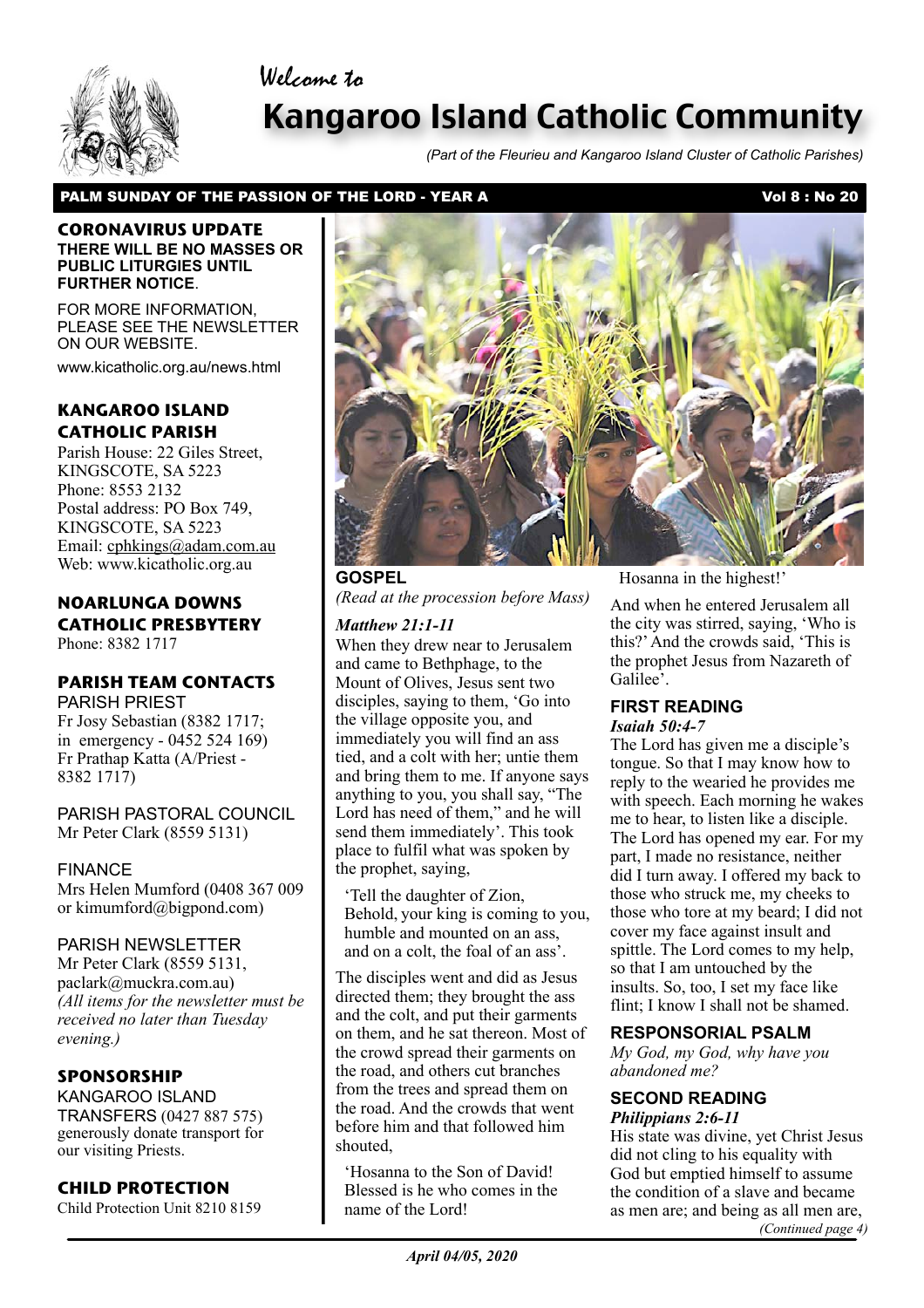#### **PLEASE KEEP THESE PEOPLE IN YOUR PRAYERS**

**Sick:** Mei Kuen Sexton, Fr Peter Milburn, Toni Langridge, Damian Baynes, Charles Gorman, Dalton Baynes, Roy Gaton

**Recently deceased:** Maureen Dunn

**April anniversaries:** Josephine Bannan, Ray Bannan, Elizabeth Black, Wilma Buick, Karen Cairney, Gwen Chalmers, Ambrose Clark, Robert Clark, Francis Clarke, Catherine Commerford, Sarah Cunningham, Jamie Larcombe, Jimmy Dow, Tate Furniss, Monika Gibbs, Mary O'Brien, Norah Ridge, Verna Trethewey, Beryl Williams, Albert Willson, Keith 'Hoppy' Willson, and all the faithful departed

*May all our sick parishioners, relatives and friends know the healing love of Christ through our actions and His healing presence.*



#### **DIRECT PAYMENTS**

If you prefer to organise your Church donations via bank transfer there are several ways you can go about this.

1. Go to www.adelaide.catholic.org.au/ donation - and follow the prompts. If you wish to donate to both the first and second collections, you will need to do this twice. For the first collection select *First Collection* and for the second collection, select *General*.

2. If you bank online, you can set up periodic, direct payments yourself. Again, you will need to do this twice - once for the first collection and again for second. Acc: Kangaroo Island Catholic Parish BSB: 085-005 Acc No: 918 111 484 Ref: Your surname, initials and *First* or *General*

3. Periodic regular payments may also be organised with your bank. Take the account details (above) with you and bank staff can set it up for you.

**NB:** *First* collection is for the support of our Priests and *General* (second at our Masses) is for the support of our Parish.

If you wish to proceed and need more information or help, please contact Helen Mumford or Peter Clark.

#### **LIVE STREAMING and TV BROADCAST of EASTER MASSES**

Palm Sunday Mass will be live-streamed from St Francis Xavier's Cathedral this Sunday April 5 at 10am. Live streaming of Daily Mass will commence from next Monday at 12.10pm. Live and ondemand screenings are available from the home page of www.adelaide.catholic.org.au. It will also be available via Facebook or YouTube.

The following Easter services will be broadcast on free-to-air-television on Channel 44, a community television station, at the following times:

- Holy Thursday Mass of the Lord's Supper, 6.30pm - 7.30pm
- Good Friday of the Lord, 3pm 4pm
- Holy Saturday Easter Vigil in the Holy Night, 6pm - 7pm
- Easter Sunday, 9am 10am

The Passionist Community at Glen Osmond, has pre-recorded the 2020 Stations of the Cross. This can be viewed on YouTube at https://youtu.be/ l26jKw-KHwM

#### **"THE SOUTHERN CROSS"**

will be inserted in "The Advertiser" this Saturday (4 April). No hard copies will be printed. As usual, you can also access "The Southern Cross" online at: www.thesoutherncross.org.au

#### **DAYLIGHT SAVING**

Daylight Saving ends in SA this weekend (5 April). At 3am our clocks turn back an hour. For the first time since Daylight Saving was introduced in 1971, we won't have to stress about getting to Mass at the right time!

### **PROJECT COMPASSION**



Dominic, 47 is a former teacher and father of six from Papua New Guinea. In 2016, he became involved with the Caritas Australia's Safe House and Family

Anonymous programs and turned a difficult life and an unhappy relationship around. The program provides genderbased violence prevention training, counselling services and safe accommodation for women and children survivors of violence. Now a community trainer, he works with other men to help them to change their behaviour and build more harmonious family lives. Dominic and his wife, Christophylda say that their relationship has been

transformed – and their family life is now harmonious, happy and safe.

Please donate to Project Compassion 2020 to help support the Safe House project and help bring greater harmony to families in Papua New Guinea. Donate by visiting www.caritas.org.au/ projectcompassion or by phoning 1800 024 413. You can also donate via the Archdiocese donations link www.adelaide.catholic.org.au/donation .

### **IT WASN'T ALL BAD**

Venice's canals have turned a vivid clear blue, owing to the lack of traffic. Normally, a stream of taxi-boats, vaporetti water buses and gondoliers churn up sediment, making the water murky. But with the tourists all gone, and residents in lockdown, the water has grown so clear, fish can be seen swimming in it. In Rome, ducks have been photographed taking advantage of the rare peace of the Trevi Fountain.



In the Lombardy region of Italy, a priest asked his 5,500-strong congregation to send him photos of themselves, and taped them to the pews so he

could still celebrate Mass with them.

*Reports from "The Week" UK*

**WHAT IF THEY CLOSE THE GROCERY STORES? WE'LL HAVE TO HUNT FOR OUR FOOD.** 

**I DON'T EVEN KNOW WHERE DORITOS LIVE...** 

**Home schooling going** well two students suspended for fighting one teacher fired for drinking on the job

**Many parents are just** about to discover the teacher was not the problem.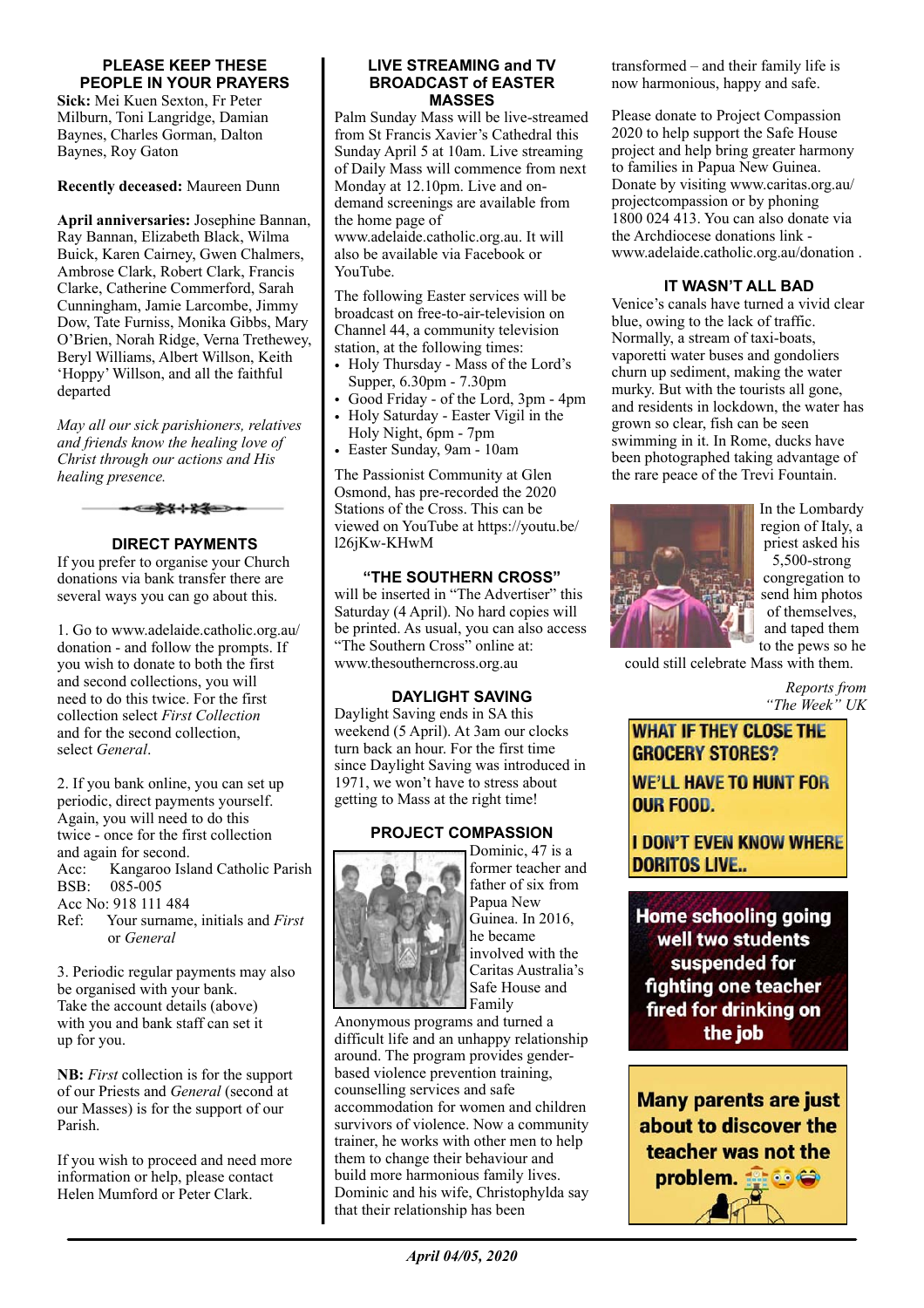# **Ron Rolheiser column**



*Ronald Rolheiser, a Roman Catholic priest and member of the Missionary Oblates of Mary Immaculate, is president of the Oblate School of Theology in San Antonio, Texas. He is a community-builder, lecturer and writer. His books are popular throughout the English-speaking world and his weekly column is carried by more than sixty newspapers worldwide.*

### **THE DISPELLING OF AN ILLUSION**

We don't much like the word *disillusionment.* Normally we think of it as a negative, something pejorative, and not as something that does us a favor. And yet disillusionment is a positive, it means the dispelling of an illusion and illusions, unless we need one as a temporary tonic, are not good for us. They keep us from the truth, from reality.

There are many, many negatives to the current coronavirus that's wreaking a deadly havoc across the planet. But there's one positive: Against every form of resistance we can muster, it's dispelling the illusion that we are in control of our lives and that, by our own efforts, we can make ourselves invulnerable. That lesson has come upon us uninvited. This unforeseen and unwelcome virus is teaching us that, no matter our sophistication, intelligence, wealth, health, or status, we're all vulnerable, we're all at the mercy of a thousand contingencies over which we have little control. No amount of denial will change that.

Granted, at one level of our consciousness we're always aware of our vulnerability. But sometimes after we have walked a dangerous ledge for a long time we forget the peril and are no longer aware of the narrowness of the plank upon which we're walking. Then too our sense of our vulnerability to a hundred million dangers is, like our sense of mortality, normally pretty abstract and not very real. We all know that like everyone else we are going to die one day; but normally this doesn't weigh very heavily on our consciousness. We live instead with the sense that we're not going to die just yet. Our own deaths aren't really real to us. They are not yet an imminent threat but only a distant, abstract reality.

Generally, such too is the vagueness of our sense of vulnerability. Yes, we know abstractly that we are vulnerable, but generally we feel pretty secure. But as this virus spreads, consumes our newscasts, and brings our normal lives to a halt, our sense of vulnerability is no longer a vague, abstract threat. We're now much more aware that we all live at the mercies of a million contingencies, most over which we have little control.

<del>-⊂≵⊁⊹⋡≸</del>≡⊃

However, to our defense, our innate sense that we're in control and can safeguard our own safety and security should not be too-hastily and too-harshly judged. We can't help it. It's the way we're built. We're instinctually geared to hate our weaknesses, our vulnerability, our limitations, and our awareness of our own poverty and are instinctually geared to want to feel secure, in control, independent, invulnerable, and self-sufficient. That's a mercy of grace and nature because it helps save us from despondency and helps us to live with a (needed) healthy pride. But it's also an illusion; perhaps one that we need for long periods in our lives but also one that in moments of clarity and lucidity we're meant dispel so as to acknowledge before God and to ourselves that we're interdependent, not self-sufficient, and not ultimately in control. Whatever else about this virus, it's bringing us a moment of clarity and lucidity, even if this is far from welcome.

We were given the same lesson, in effect, with the downing of the Twin Towers in New York City on September 11th, 2001. In witnessing this single tragic incident we went from feeling safe and invulnerable to knowing that we are not able, despite everything we have achieved, to ensure our own safety and safety of our loved ones. A lot of people

relearned the meaning of prayer that day. A lot of us are relearning the meaning of prayer as we sit quarantined at home during this coronavirus.

Richard Rohr suggests that the passage from childhood to adulthood requires an initiation into a number of necessary life-truths. One of these can be summarized this way: *You are not in Control!* If that is true, and it is, then this coronavirus is helping initiate us all into a more mature adulthood. We are becoming more conscious of an important truth. However, we may not see any divine intent in this. Every fundamentalist voice that suggests that God sent this virus to each of us a lesson is dangerously wrong and is an insult to true faith. Still we need to hear God's voice inside of it. God is speaking all the time but mostly we aren't listening; this sort of thing helps serve as God's microphone to a deaf world.

Illusions aren't easy to dispel, and for good reasons. We cling to them by instinct and we generally need them to get through life. For this reason, Socrates, in his wisdom, once wrote that "there is nothing that requires as gentle a treatment as the removal of an illusion". Anything other than gentleness only makes us more resistant.

This coronavirus is anything but gentle. But inside all of its harshness perhaps we might feel a gentle nudge that we help us dispel the illusion that we are in control

*You can read, or download, Ron Rolheiser's weekly columns from his website at: www.ronrolheiser.com*